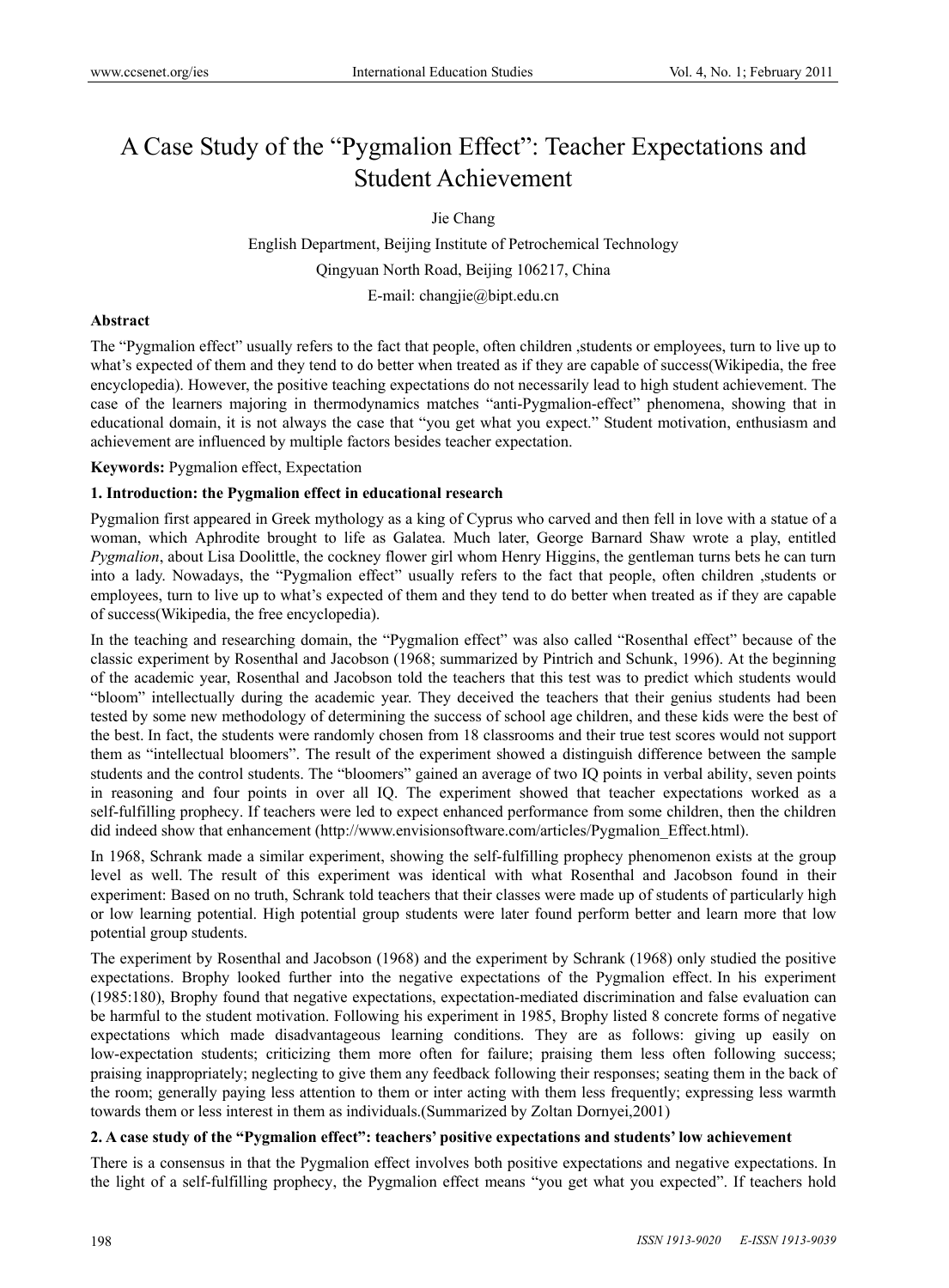positive expectations towards students, they will be given more learning opportunities or increased challenged, be provided with more detailed feedbacks, be praised more often following success and be encouraged more often following failure. Thus, teacher behaviors influence student performance in a positive way. And vise versa. If teachers hold negative expectations towards students, they will be taken into disadvantageous learning conditions and teacher behaviors influence student performance in a negative way.

However, in a case study of college English teaching, we observe a paradoxical fact that positive teacher expectations, if accompanied by false judgment of students' autonomy, enforcing (on-line) learning requirement and improper design of test papers, can lead to an astonishing result of poor gains of students.

The observed group students are 47 first-year learners majoring in thermodynamics. They are to pass the Band 4 national English test in the second year. The text book of listening and speaking classes is *Hew Horizon College English: Viewing, Listening & Speaking*, *Book 2,* while the text book of intensive reading classes is *College English: Intensive Reading, Book 2.* According to the term curriculum, the group students will be given 32 academic hours of listening and speaking classes and 32 academic hours of intensive reading classes. Apartment from that, the group students are provided with "NPELS Learning Center", "New Horizon Learning Center" and "Blue Bird Learning Center", 3 major on-line learning resources to promote students' autonomy and improve teaching and learning effect in general.

At the beginning of the term, teachers hold very positive expectations as to the group students:

1. Great interests and enhanced motivation in learning English.

2. High autonomy in on-line learning. (As one of the best-resourced university, the students of it can easily access computers and the Internet after class. Hence, the internet resources can be used in an effective way for students to actively express their own ideas, share knowledge and motivate them as opportunities of learning independently.)

3. An overwhelming majority of students passing the term examinations.

In the middle of the semester, an interview was conducted to observe whether the group students could independently and scientifically make full use of internet resources. The interview format could be described as reflective (Hammersley & Atkinson, 1983). The interviewer endeavored to minimize her influence as researchers on what the interviewees said, but at the same time the interviews followed a framework to cover certain key areas in the related research. The interviewer began her interview with the following question: "Do you believe internet is an important resources and an effective means to promote students' autonomy. (Students' autonomy here refers to students' helping themselves and learning independently. )"

46.6 percent of the interviewees' answer to the above question is "yes" and "no". On the one hand, the students were in agreement with that internet has become an important learning resource. On the other hand, they were holding passive attitude in using internet to learn English out of different reasons. The reasons could be summarized as follows:

1. Traditional study habits. Even learners' dorms, language labs and libraries are equipped with Internet facilities; they are still reluctant to access Internet to learn English. It is awkward for them to abandon their traditional learning methods as reading their textbooks and doing some test papers.

2. Instability of the networks. When the learners finally decide to learn English on-line, they are faced with the problem of instability of the networks. This can be a very frustrating experience if they are forced to restart their computer time and again, or get frequently off-line in the course of their studies. Many students turn to give up on-line learning after they encounter such problems once or twice.

3. Low motivation. Although the learners are very aware of the importance of English as a useful tool in the rapidly developing economy, many of them are still unable to take responsibility for their learning. "Students need to be aware that we cannot teach them English unless they themselves are prepared to take some of the strain. Learning is a partnership between teachers and students"(Harmer: 2000:9). It is not surprising to find (in table 1) that 50 percent of interviewees only "sometimes" use internet to study English; 13.30 percent and 2.20 percent of interviewees "almost never" or "never" use internet to study English.

# Insert Table 1 Here

When the interviewer asked the group students whether they have a clear English learning objective, only 9.6 percent and 21.5 percent students "always" and "often" have one, 47.3 percent students "sometimes" have one, 16.1 percent and 5.3 percent students "almost never" and "never" have one.(See table 2.) When asked the specific learning objectives, some interviewees referred to high marks in exams. Some interviewees mentioned the importance of English as a language tool. Practically; good language ability will facilitate them to find a good job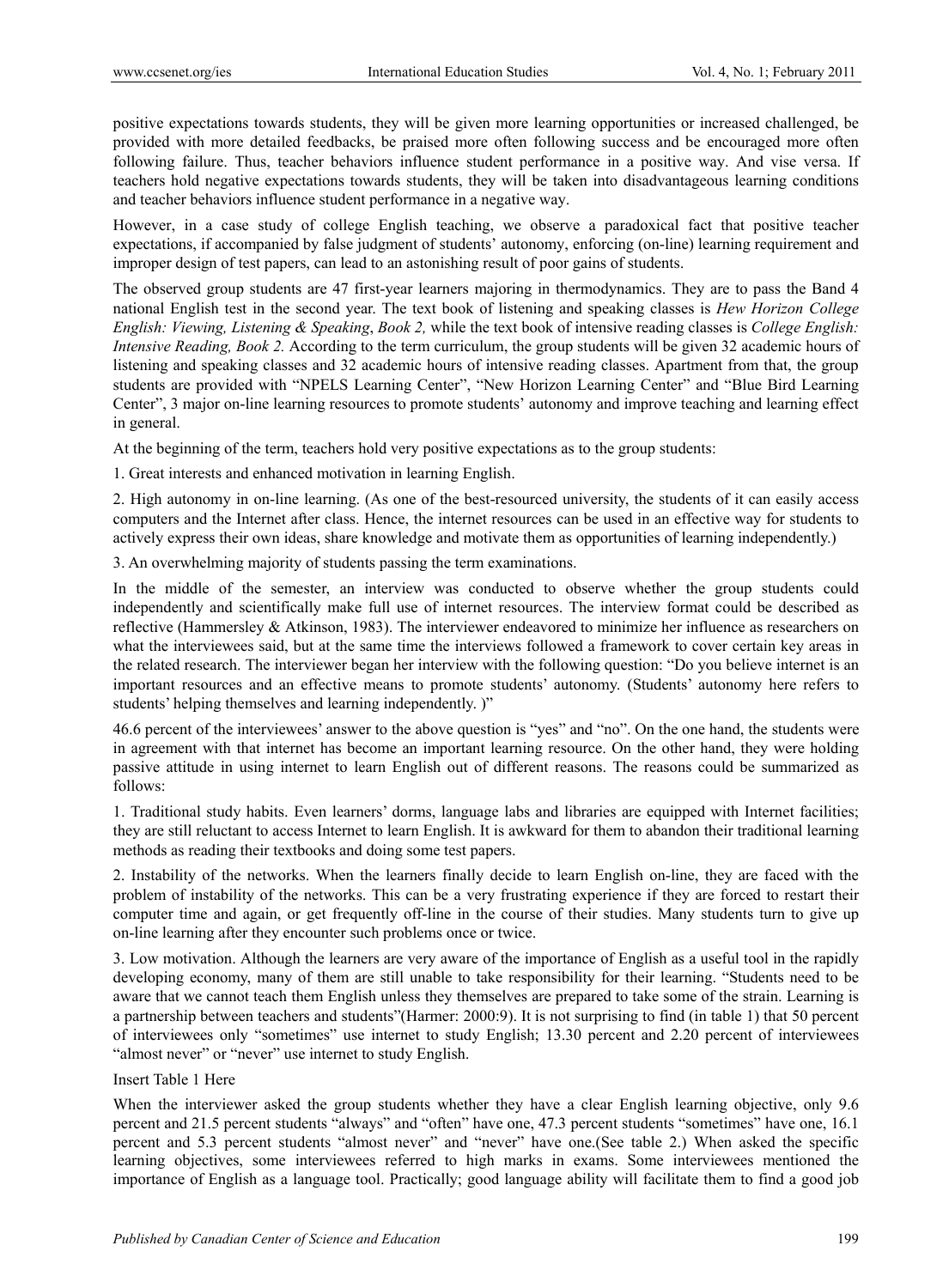after graduation. Therefore, it's important for them to pass the Band 4 national English test, which becomes their sole English learning objective in college. Some interviewees talked about their love of Western culture as a great motivation for them to study English. "If I can learn English better, I will be able to watch the original Hollywood movies, without referring to the Chinese subtitles all the time."

#### Insert Table 2 Here

"Can you automatically arrange your time to study English?" 3.2 percent and 20.4 percent of the students can arrange their time to study English "very well" or "well". 62.3 percent of the students' answer is "so so", while 10.7 percent and 3.2 percent of the students can arrange their time "badly" or "very badly" (see table 3). Statistics show that the majority of group students are not good at arranging their time to study English.

#### Insert Table 3 Here

It is not surprising that the performance of the group students in mid-term examination is not satisfying. Two weeks before the mid-term examination, the group students are informed that some listening and reading materials that may be covered in the examination are accessible through the 3 on-line learning centers. Besides, the vocabulary, cloze and writing tests are all text-book oriented. However, the result of the examination confirmed the large gap between the teachers' positive expectations and the group students' low achievement. As the statistics of table 4 shows, the average score is only 68.8328 against the total of 115. Among the 47 observed students, 24 did not pass the examination and the passing rate is only 48.94 percent.

#### Insert Table 4 Here

Talking about their mid-term examination performances and their gains, the group students said that they understood the high expectations of their teachers, but could not realized them. Some students commented, "I felt that the on-line English learning requirements are enforced on me." "I still prefer the traditional way of learning English instead of using internet." "The test paper is not challenging for some testing materials are accessible online before the examination." All these influenced that realization of the teacher expectation in the case of the learners majoring in thermodynamics.

#### **3. Conclusion**

There is no doubt that teacher motivation and teacher enthusiasm influences student motivation and student performance. Just as Csikszentmihalyi's comments on the effect of teacher motivation, "If a teacher does not believe in his job, does not enjoy the learning he is trying to transmit, the student will sense this and derive the entirely rational conclusion that the particular subject is not worth mastering for its own sake. If all the teachers they are exposed to are extrinsically motivated, students might well concluded that learning in general is worthless in and of itself."(Csikszentmihalyi 1997:7)

Nevertheless, the positive teaching expectations do not necessarily lead to high student achievement. The case of the learners majoring in thermodynamics matches "anti-Pygmalion-effect" phenomena, showing that in educational domain, it is not always the case that "you get what you expect." Student motivation, enthusiasm and achievement are influenced by multiple factors besides teacher expectation. Even if the teacher expects high, false judgment of students' autonomy, enforcing (on-line) learning requirement and improper design of test papers, can lead to an astonishing result of poor gains of students.

# **References**

Brophy J E. (1985). Teachers' expectations, motives and goals for working with problem students. In Ames C and Ames R (eds) *Research on motivation in education: The classroom milieu*. Academic Press, Orlando, FL pp 175-214

Christopher N. Candlin & David R. Hall. (2001). *Applied Linguistics in Action Series*, Zoltan Dornyei, *Teaching and Researching Motivation,* Person Education Limited.

Csikszentmihalyi M. (1997). *Intrinsic motivation and effective teaching*: A flow analysis. In Bess J L (ed.) Teaching well and liking it: Motivating faculty to teach effectively Johns Hopkins University Press, Baltimore pp72-89

Hammersley, M. & P. Atkinson. (1983). *Ethnography: Principles in practice.* London: Tavistock.

Pintrich P R and Schunk D H. (1996). *Motivation in education: Theory, research and applications,* Prentice Hall, Englwood Cliffs, NJ

Rosenthal, Robert & Jacobson, (1992). Lenore *Pygmalion in the classroom*. Expanded edition. New York: Irvington

Schrank W. (1968). The labeling effect of ability grouping: *Journal of Educational Research* 62:51-2

Wikipedia, the free encyclopedia , http://en.wikipedia.org/wiki/Pygmalion\_effect

http://www.envisionsoftware.com/articles/Pygmalion\_Effect.html